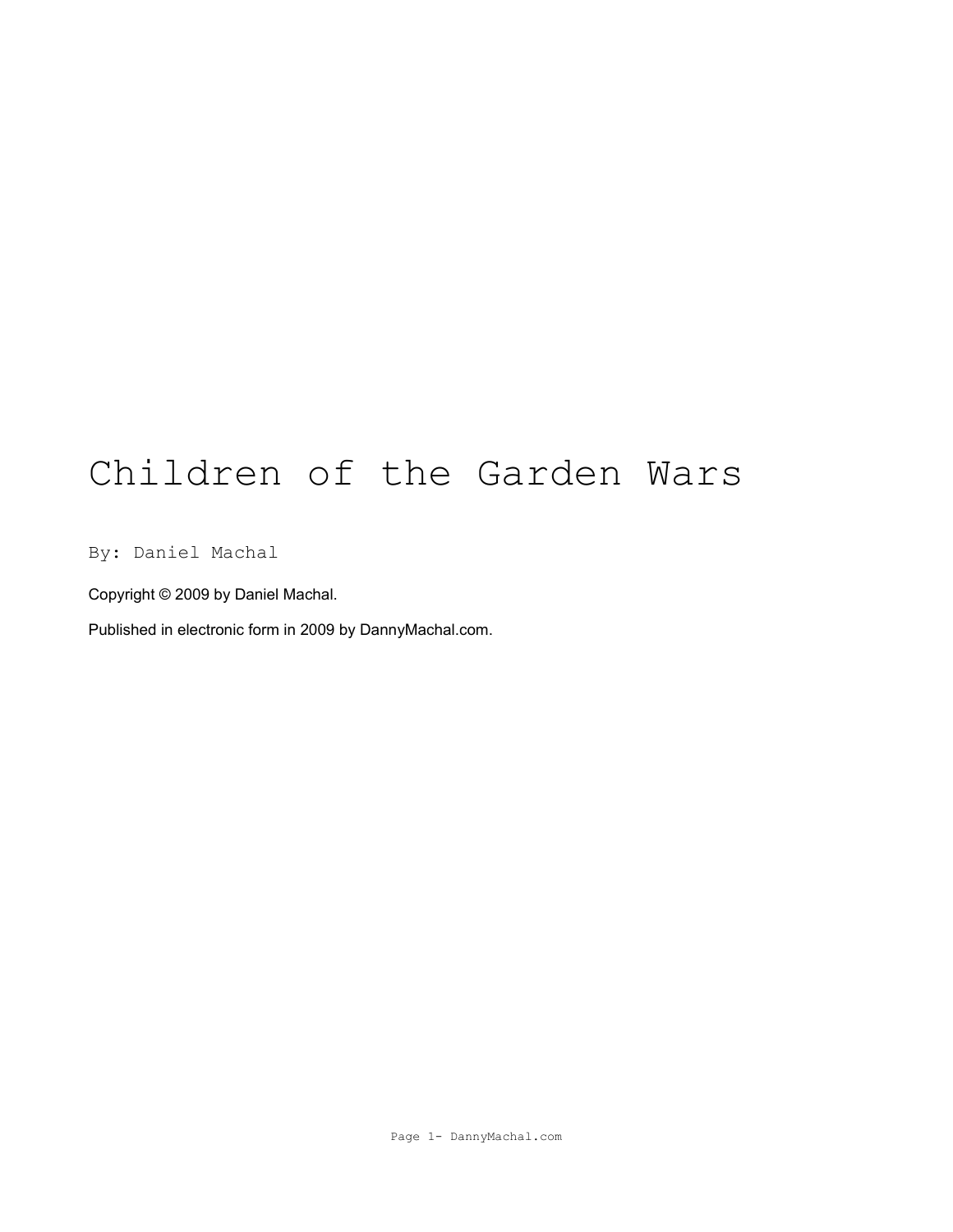#### *Dusk*

"Hoppers of the Outlands, come forth." Lord Cottontail and his guards stood in the middle of the Thicket.

The bushes rustled with movement. Camouflage piles of wood and sticks stirred with golden eyes agape. The Outland Hoppers, around thirty in number, covered ground sheepishly and slowly. They kept their black and brown faces pointed down as they neared the flawless white fur of Lord Cottontail.

"Who is in charge here? Why have you not rallied your fighters to take part in tonight's raid?"

Lord Cottontail beckoned for none other than the old greying Hopper chief, Long Ear. A path formed among the bowed noses and lowered ears, out emerged the large Long Ear towering over Cottontail.

"I am my Lord, my name is Long Ear. We coexist in peace with the Crawlers here. This is your conflict, not ours." The most massive of Cottontail's guards stepped forward; Cottontail ordered the guard back into line with a flick of his ear.

"Not yours? My brother we are all in this fight together. Why a crawler last night just took one of our young from Hoppiton. How can you sit there and say such things? A poor mother's child lays digesting in the belly of one of those slithering vermin," Cottontail said.

"The child's loss is regrettable, but you and I both know a Crawler would not attack unless provoked. They much prefer the taste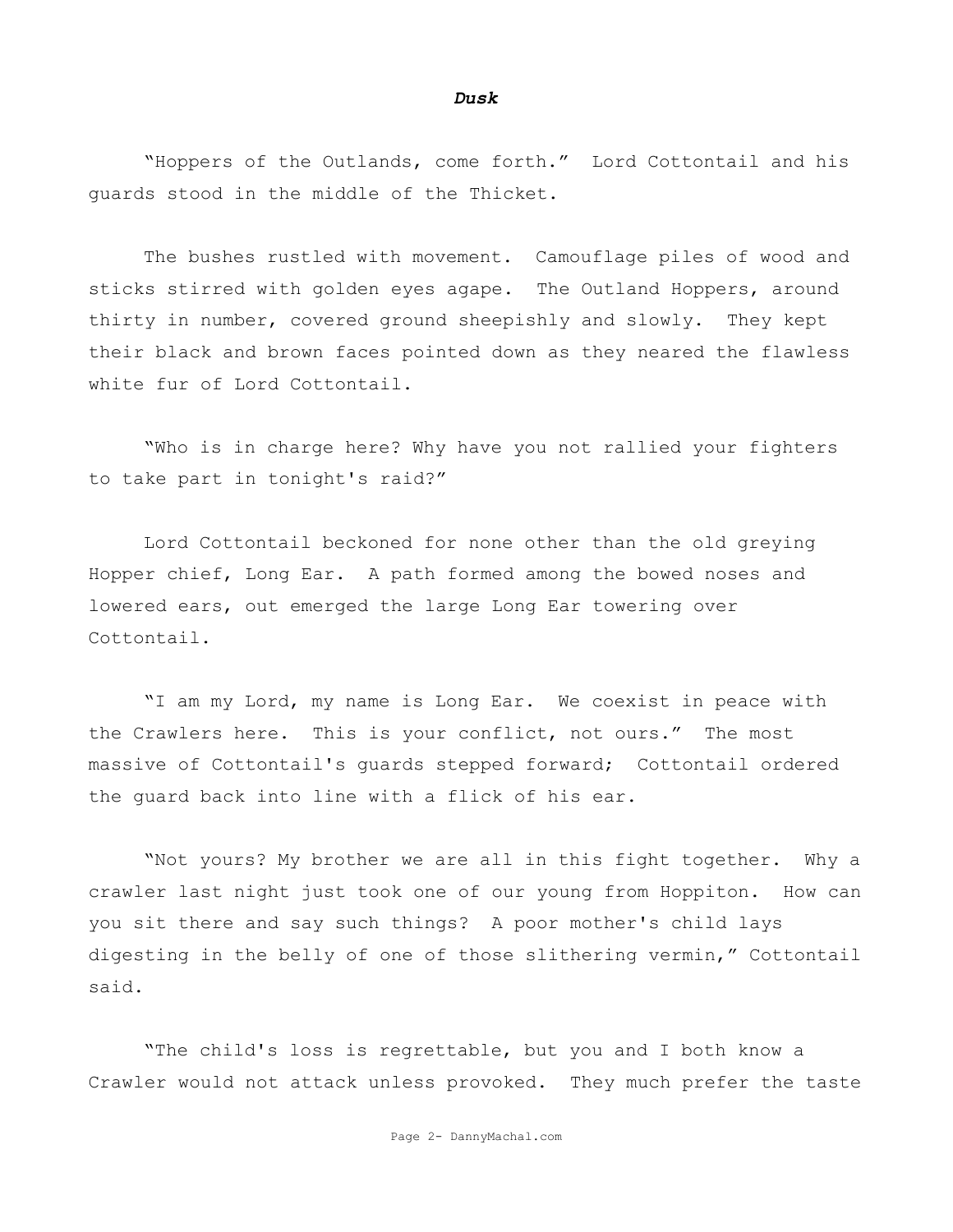of more challenging sport."

"If you refuse to help the cause Long Ear, than consider yourself a permanent Outland Hopper. The same goes for all of you Heads of House."

Cottontail threatened the community as a whole but he knew what Long Ear said was law. It was the Hopper way. Long Ear and other community leaders spoke for their communes, and Heads of House spoke for their own families. It was Long Ear's choice to make, a choice he had earned the right to make long ago. Long Ear turned his back to Cottontail and stood upon his massive hind legs to address the Outland Hoppers.

"You are all free to make your own choices here. I would never stop any of you from doing what you felt was right for your families. We have prospered many ages here in the Thicket and have done so all by ourselves. Join Lord Cottontail now if you wish to pursue the assault on the Crawlers. You will be welcomed back should you return."

Not one head raised, not one foot moved from where it stood, silently they all pledged their allegiance to Long Ear. Lord Cottontail stood stewing in his fast raising temperament. Long ear turned to the young hopper ruler and bowed his head.

Lord Cottontail narrowed his eyes and wriggled his nose in disgust. "Come fellow white fur Hoppers, these brown Outlanders wish to be isolated, so be it. No Hopper is to come to their aid, no matter what circumstance has befallen them. Let them be fed to the Crawlers and torn apart by the Longsnouts for their treachery."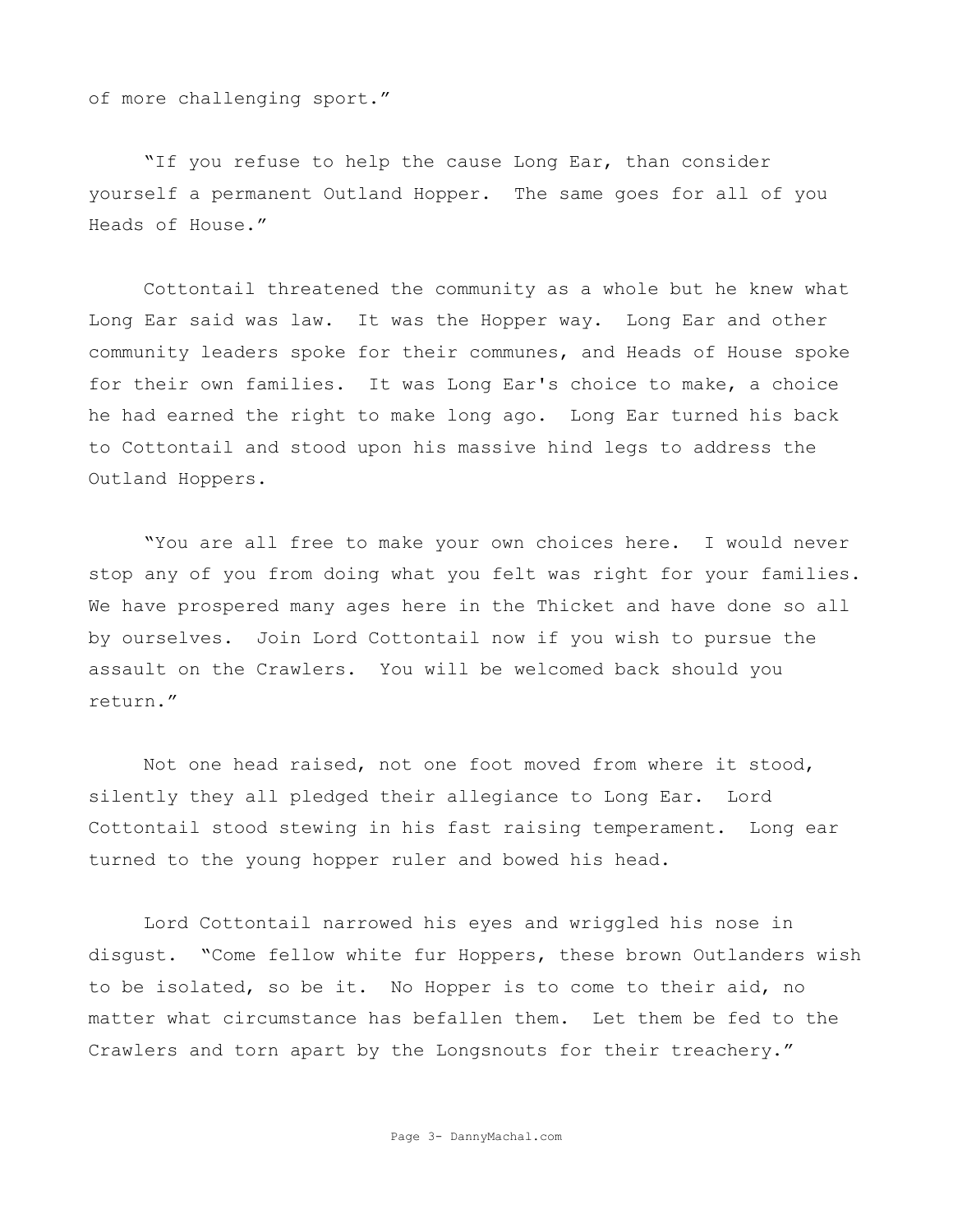Cottontail's small executive force bounded quickly north disappearing in the dense underbrush around the Thicket. Long Ear sighed and raised his head. The women and the young ones joined their Heads of House in the open. They all sat in silence with their eyes fixed upon Long Ear. He turned and hopped to his den to rest without saying a word.

That night the Thicket echoed with the faint screams of dying Hoppers and the hisses of fallen Crawlers. Long Ear laid in the dark saddened at how quickly the peace he had created was being dismantled by Cottontail.

## *Night*

From the inside of a sheltered above ground burrow, two young Hoppers contemplated defiance of their Heads of House, loyal to Long Ear.

"Why shouldn't we go? I refuse to sit and let Hoppers fight and die for the Thicket, we should be out there helping."

"How do you plan on us doing that? You're not a fighter, I'm not a fighter, we have no fighters. Long Ear has worked hard for peace with the Crawlers and Cottontail is destroying that this night. The Thicket won't be safe ever again after this. How could the Crawlers ever trust us now? Cottontail is lucky Long Ear didn't challenge him."

"Old Long Ear? What could he possibly do to Lord Cottontail?"

"My father says Long Ear was a Captain in the Garden Wars. Says he went on some secret assassination missions and defeated a platoon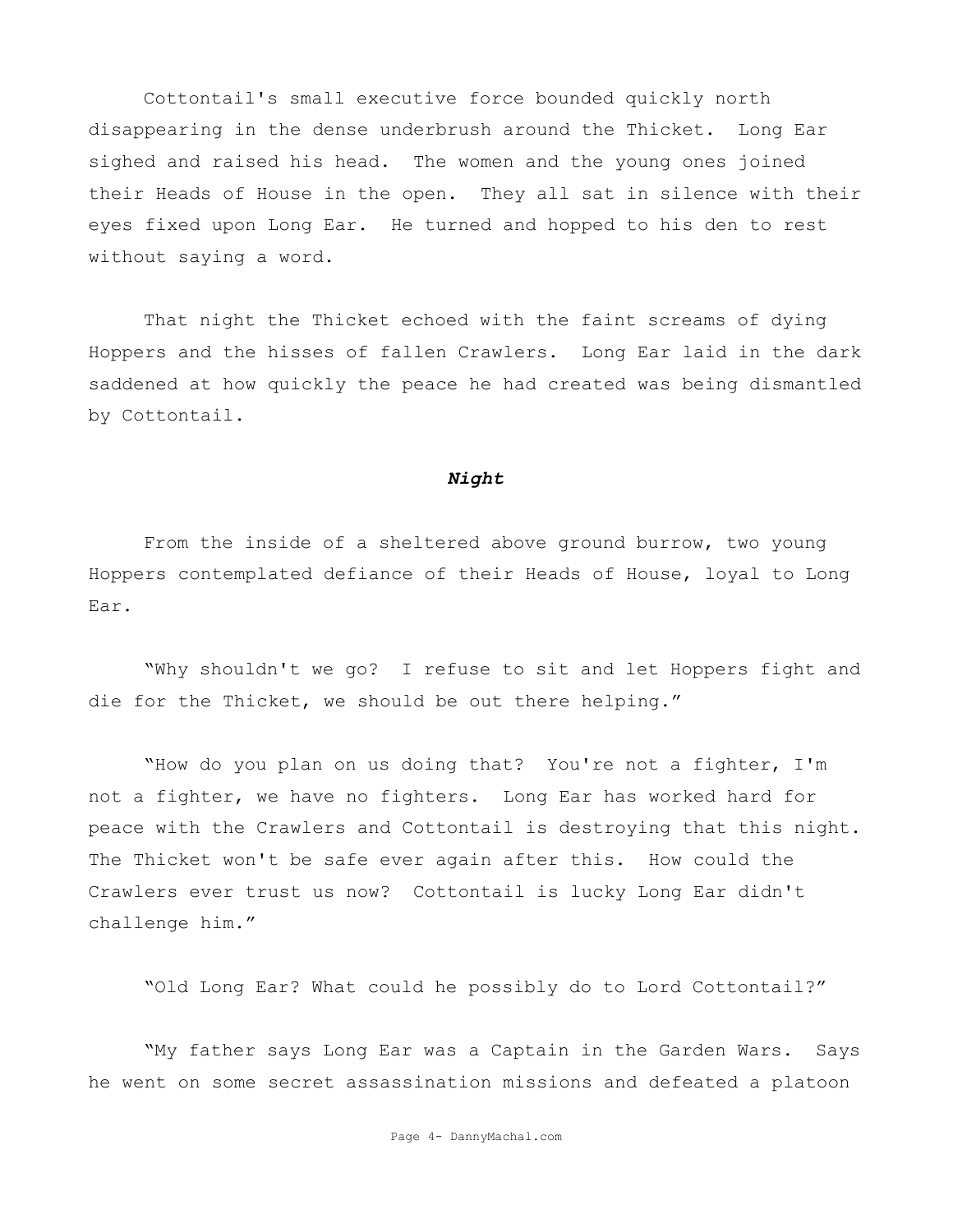of Longsnouts, by himself. He also said that Long Ear lost an entire squad once, said he was the only Hopper to come back out of twenty. Guess he went crazy after that, didn't care if he lived or died."

The young Hopper stared blankly at the sleeping Long Ear on the far end of the Thicket. The old grey mound heaved up and down with every deep breath, creating a faint grumble of a snore.

"Nah, I can't see it. Long Ear is no warrior. If what you say is true, how could he possibly have turned out like this? I mean he speaks out against the War all the time. Something must have happen to him to turn him into the Long Ear we know. What does your Dad say about that?"

Before the answer could come the two were interrupted by another young male Hopper.

"Hey, we got a group of three going out to help Cottontail you guys coming?"

The Story Teller's eyes become wide with excitement. He looked to his comrade for confirmation. Friendship ran deep as a family blood bond among Hoppers. He waited for the decision hoping the stories of Long Ear had inspired his comrade.

"We'll help." The two smiled at each other and joined the other three.

The five young Hoppers stealthily left the sleeping Thicket and trotted toward the faint sounds of battle in the distance. Full of young excitement and vitality they looked back at the moonlit Thicket, not thinking for one moment they might never see it again.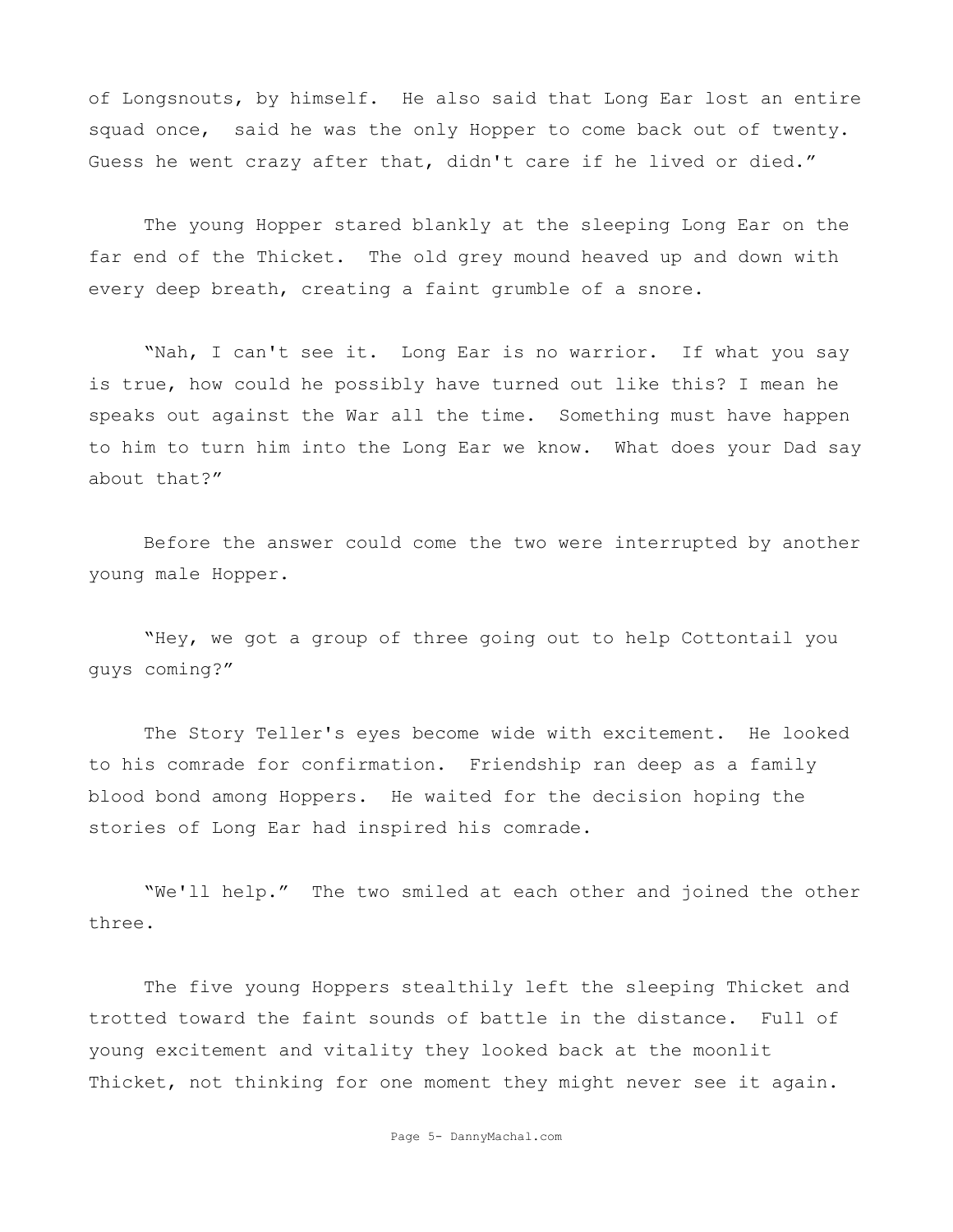### *Later that Night*

The Five covered a great distance away from the Thicket into the forest before they found any new signs of life. Small mounds of upturned earth became concentrated among the underbrush the further they penetrated into the thick woodland.

"Crawler dens those are," the largest of the Five said.

 "Split up and start checking them, we won't catch up to Cottontail's front line tonight anyway. At least we can be sure their path home is clear. Stay within earshot, we'll need at least two Hoppers to a Crawler to take them down."

Hole after hole was inspected. They expanded their coverage area checking the mounds that were further out and farther apart.

"Found a nest," the Story Teller called out.

The Five converged on the discovery.

"Look in there, two eggs, maybe three. Let us wait for the female."

They waited silently in the shadows ten bounds away, a distance easily covered by a young Hopper in three seconds. After a short while the small female Crawler emerged, her dark green scales glimmered in the moonlight. The Five sprinted toward her the moment the slender tube-like body was fully visible. Her head snapped up as she sensed the advancing movement. The tail end of her body whipped the leading Hopper mid bound causing him to tumble. She was frantic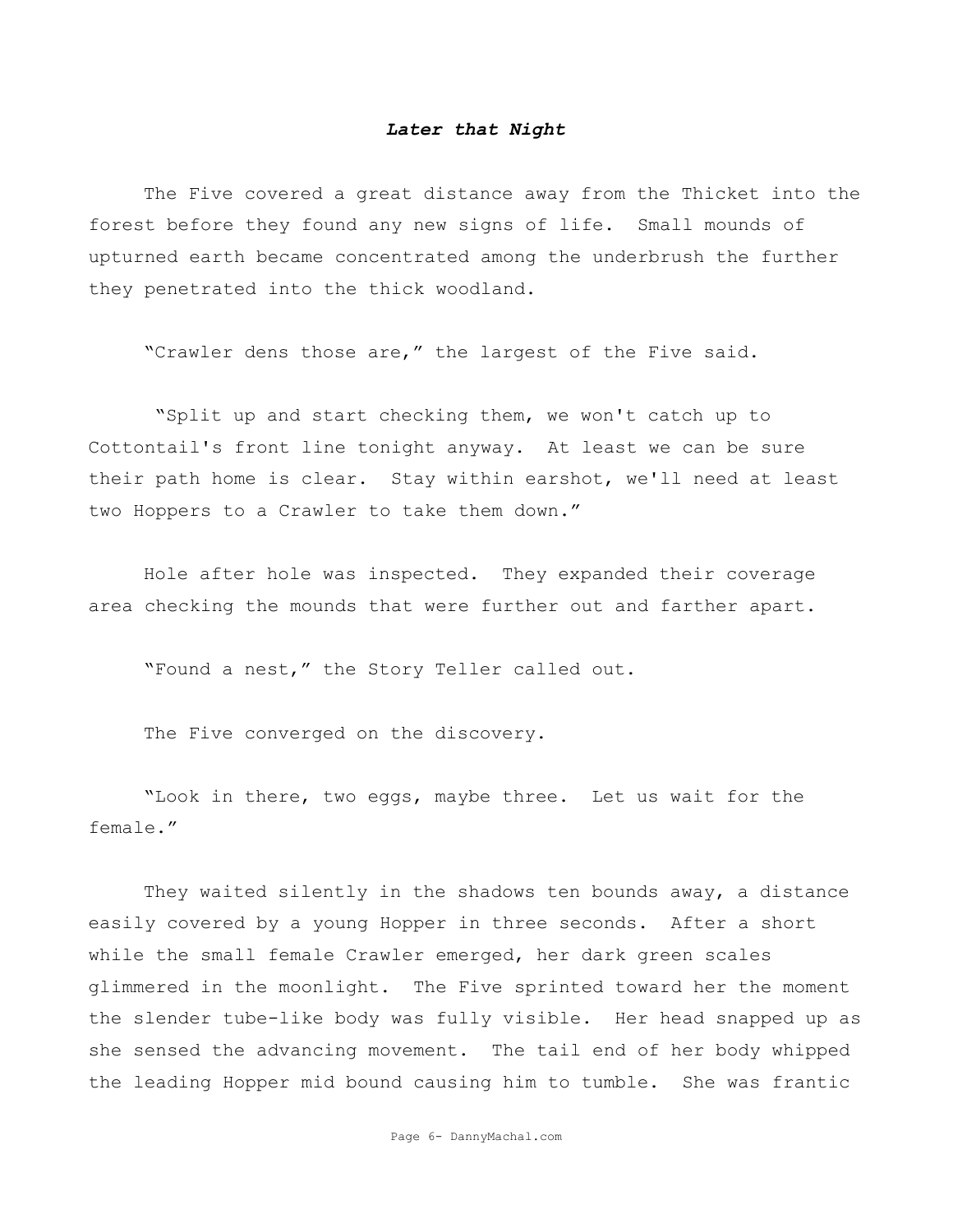in her defense to protect the unborn. A Mother's guard is a force never to be meddled with, no matter the creature.

The other four began nipping with their teeth at any piece of flesh they could get at. With her calculating targeting system the Crawler struck the Story Teller, capturing his head between her jaws. She began to squeeze with skull crushing force. The young Hopper let out a scream.

"Get her head off," the large Hopper shouted.

The four began to take large bits of flesh from the same area in rapid succession until the spine was served and she relaxed her grip. The limp Crawler body collapsed on top of the Story Teller. The comrade pulled as the Story Teller wriggled to free himself from under the smothering girth of the body.

Filled with the fury of battle the others dashed into the den one after the other. Smashing the eggs with their powerful hind legs, the embryonic Crawler-slime splashed their brown noses and quickly crusted on their fur. Shortly after, they made their way outside, to the field of victory.

None of them could speak. Thousands of new emotions rippled through every fiber of muscle in their small young bodies. Their daze was short lived.

 A large Crawler quickly emerged from the nearby underbrush. It was a male twice as large as the female. He paused for a split second surveying the devastation the Five had created. The fight was on and the Largest Hopper would be the first to die.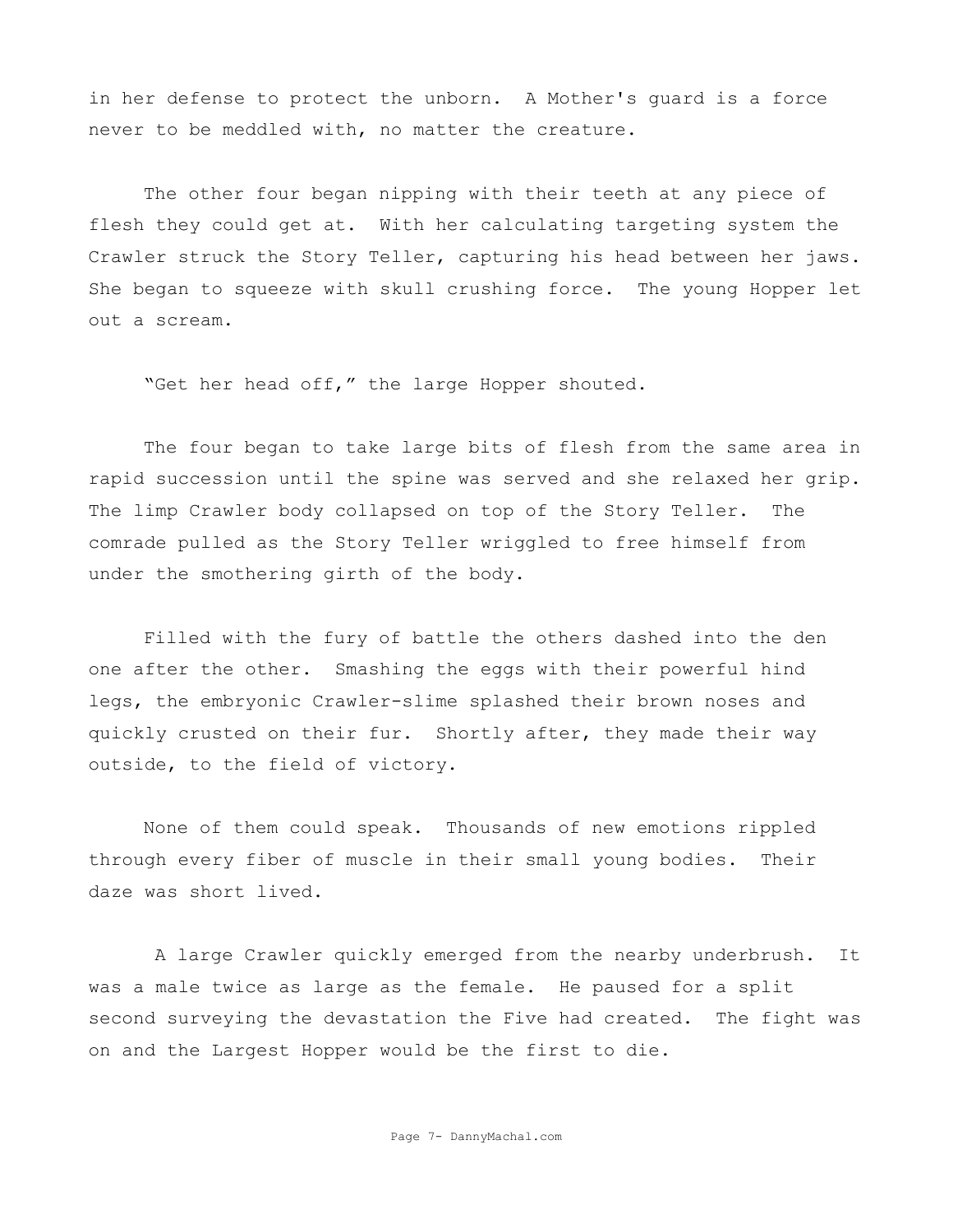## *Morning*

Worry and desperation ran an infectious course amongst the inhabitants of the Thicket. Long Ear went from burrow to burrow informing the Outland Hoppers of the runaways, and consoling the families of the Five. A rustling from the south brought two exhausted blood stained Hoppers out of the underbrush. The Thicket converged upon them with inquiry. Two relieved Heads of House and three now more sullen than before huddled close around the two survivors.

"There are only two of you. You were five in number, where are the others?" the group demanded.

"We got attacked by two Crawlers, a male and a female. Our number enabled us to kill the female but the male out skilled us. The other three were crushed, we ran while he was distracted with the last of the others," the Story Teller said this as he stood next to his gullible red streaked comrade.

Long Ear forced himself into the small circle.

"Where is the Crawler now? Were you followed? Stupid young ones, you killed his mate. His blood lust will blind him to fight to the death until she is avenged."

As Long Ear uttered the words a thundering crash came through the canopy above the Thicket. A Crawler now lay coiled up in a fighting stance eyeing the bloodied pair of young Hoppers. Long Ear placed himself between the cluster of Hoppers and the Crawler.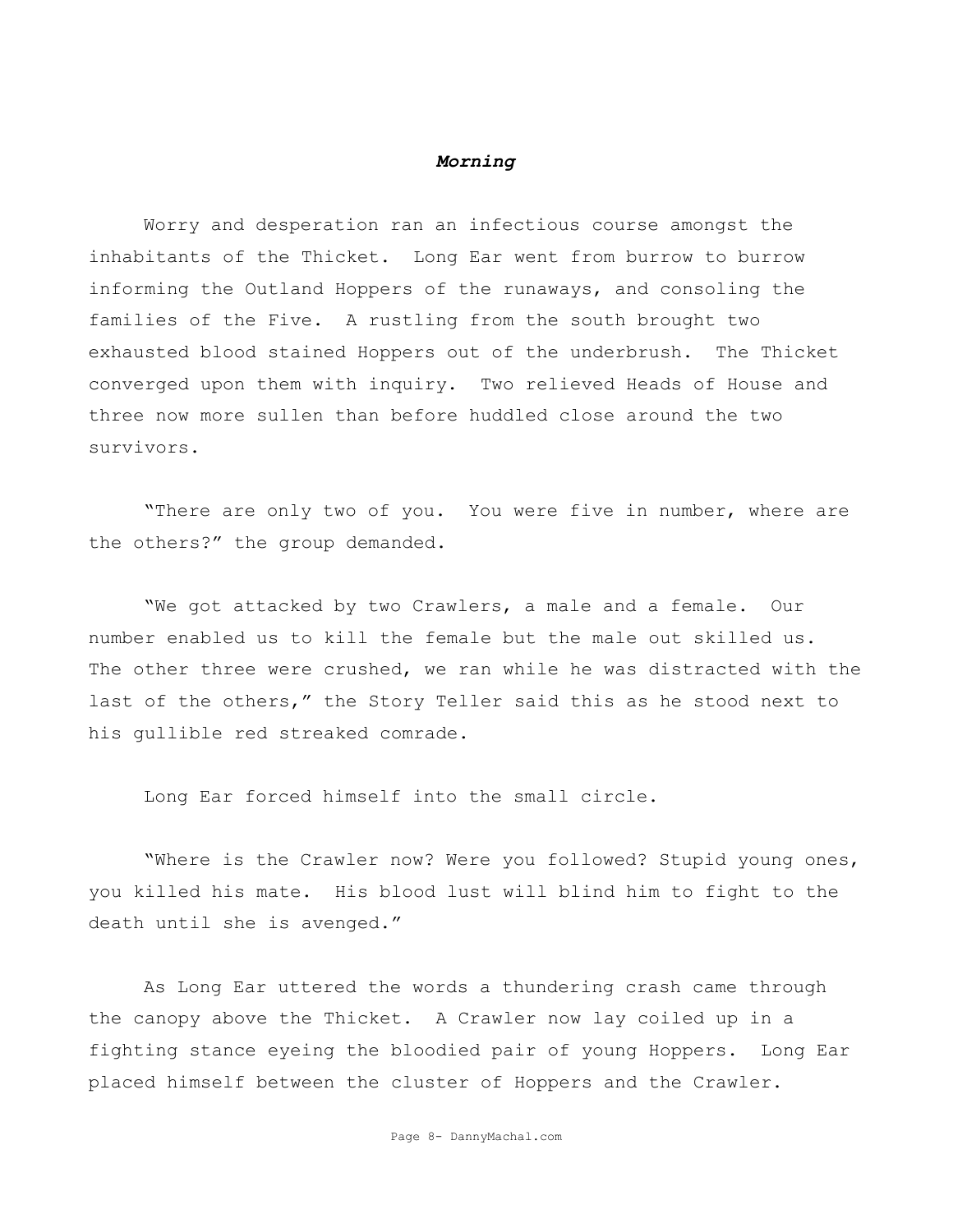"Get to the shelter of your burrows my Outland Hoppers. Protect the young ones."

At his order the Thicket was cleared as Hoppers dashed in all directions seeking the protection of their fortified burrows. They all looked on as Long Ear spoke to the Crawler who sat jittering in rage.

"Crawler you have taken three of our young. Surely this is adequate for your loss. Leave the Thicket in peace, brother of the Garden."

The Crawler uncoiled like a welled up spring and with jaws wide lunged at Long Ear. The large greying rabbit's torso turned to earth as the Crawler's nose slammed into the ground. His target moved, and moved quickly.

"Please, let you and I talk this out. There need not be any more bloodshed," Long Ear pleaded with the Crawler from his new position behind.

Long Ear was visibly out of breath, the onlooking Hoppers were not sure if he would be able to dodge another attack. The great muscular ribs of the Crawler dug into the moist dirt as he drew upon newly created momentum. Long Ear was already in the air by the time the Crawler had made the second strike. The great girth of the large Hopper on his neck made the Crawler summon all his strength just to stay balanced. Long Ear sank his long dagger teeth into the flesh behind the Crawler's head.

Blood sprayed in all directions as the Crawler erratically